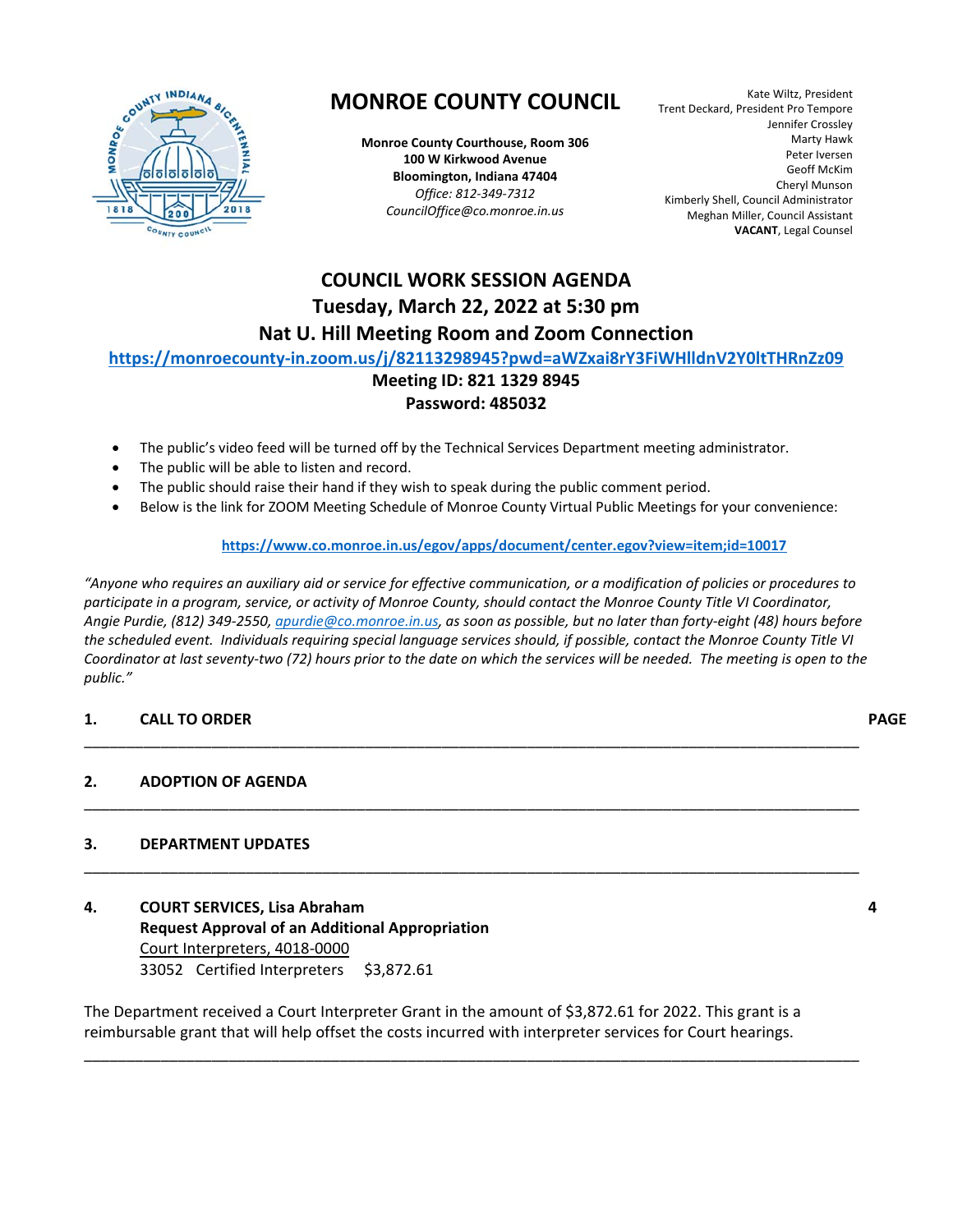#### **5. HIGHWAY DEPARTMENT, Lisa Ridge 7 Request Approval of an Additional Appropriation**  Motor Vehicle Highway (MVH)‐Maintenance & Repair, 1176‐0531 30061 On‐Call Construction Services \$20,000.00

The Department is requesting to add additional funds to the On‐Call Construction Services line, for tree removal within the county right-of-way.

\_\_\_\_\_\_\_\_\_\_\_\_\_\_\_\_\_\_\_\_\_\_\_\_\_\_\_\_\_\_\_\_\_\_\_\_\_\_\_\_\_\_\_\_\_\_\_\_\_\_\_\_\_\_\_\_\_\_\_\_\_\_\_\_\_\_\_\_\_\_\_\_\_\_\_\_\_\_\_\_\_\_\_\_\_\_\_\_\_\_\_

#### **6. HEALTH DEPARTMENT, Penny Caudill**

 **A. Request Approval of an Additional Appropriation 10**  Futures Clinic, 8126‐9622 20011 Other Supplies \$1,700.00 38110 Services & Charges \$ 150.00

**TOTAL \$1,850.00** 

The Department received supplemental funds of \$1,850 which must be spent by March 30, 2022 and need to be appropriated. These funds will be to build telehealth capacity.

 $\Leftrightarrow$ 

| В. |            | <b>Request Approval of Additional Appropriations</b>      |                    | 13 |
|----|------------|-----------------------------------------------------------|--------------------|----|
|    |            | DIS Intervention, 8180-9623                               |                    |    |
|    |            | 10107 Disease Intervention Specialist Program Coordinator | \$46,137.00        |    |
|    |            | 10108 Disease Intervention Specialist                     | \$44,489.00        |    |
|    |            | 17601 Longevity                                           | 800.00             |    |
|    |            | 17801 Part Time                                           | \$18,720.00        |    |
|    |            | 18001 FT Self Insurance                                   | \$22,000.00        |    |
|    | 18101 FICA |                                                           | 8,165.00           |    |
|    | 18201 PERF |                                                           | 12,545.00          |    |
|    |            | 20011 Office Supplies                                     | \$<br>2,260.00     |    |
|    |            | 30021 Phones & Pagers                                     | 2,300.00           |    |
|    |            | 30028 Training/Travel                                     | 9,880.00           |    |
|    |            | 38110 Services & Charges                                  | 3.880.00           |    |
|    |            |                                                           | TOTAL \$171,176.00 |    |

The Department receives grant funding to support Disease Intervention Staff and the Sexually Transmitted Disease (STD) program. The grant cycle is now April – March. The Department is awaiting the final award for 2022‐2023 and needs to ensure expenses are appropriated in order to pay staff. This request is as near what is expected as possible and the Department will return to make any adjustment once the final award is received.

<><><><><><><><><><><><>

**C. Request Approval of a Category Transfer 15**  NACCHO Grant, 8130‐0000 **FROM:**  21111 Baby & Me Supplies \$960.00 **TO:**  31110 Baby & Me Services \$960.00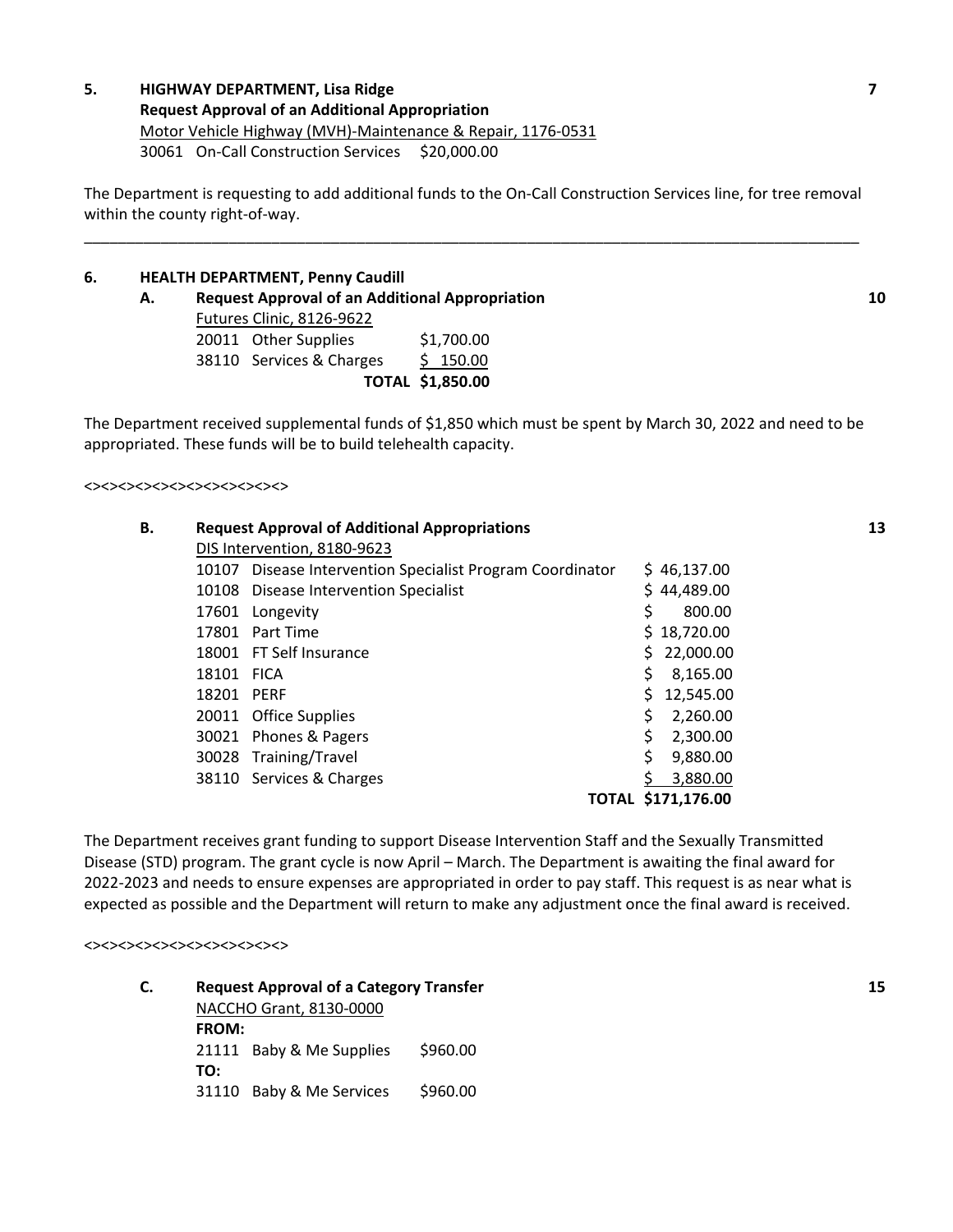These funds are to cover the cost of the Baby & Me Tobacco Free Program. One of the ongoing costs is an administration fee. This category transfer request will allow the Department to pay this fee for two quarters. The Department is using these funds to provide services to clients already enrolled in the program. Indiana Department of Health has discontinued the program and will be moving to something else. These funds came from the National Association of County & City Health Officials (NACCHO) for this program.

#### <><><><><><><><><><><><>

#### **D. DISCUSSION REGARDING LICENSED PRACTICAL NURSE POSITON**

#### **7. COMMISSIONERS CONVERSATION: ARPA**

#### **8. COUNCIL OFFICE, Kim Shell**

#### **A. Request Approval of Resolution 2022‐10: Monroe County Personnel Administration 18 Committee 2022 Meeting Schedules**

\_\_\_\_\_\_\_\_\_\_\_\_\_\_\_\_\_\_\_\_\_\_\_\_\_\_\_\_\_\_\_\_\_\_\_\_\_\_\_\_\_\_\_\_\_\_\_\_\_\_\_\_\_\_\_\_\_\_\_\_\_\_\_\_\_\_\_\_\_\_\_\_\_\_\_\_\_\_\_\_\_\_\_\_\_\_\_\_\_\_\_

\_\_\_\_\_\_\_\_\_\_\_\_\_\_\_\_\_\_\_\_\_\_\_\_\_\_\_\_\_\_\_\_\_\_\_\_\_\_\_\_\_\_\_\_\_\_\_\_\_\_\_\_\_\_\_\_\_\_\_\_\_\_\_\_\_\_\_\_\_\_\_\_\_\_\_\_\_\_\_\_\_\_\_\_\_\_\_\_\_\_\_

It was requested to keep all Council meetings to Tuesdays which includes the Personnel Administration Committee (PAC) meetings. The 2022 PAC Meetings originally approved for the first Monday of the month are requested to be moved to the first Tuesday of each month. This resolution voids Resolution 2022‐07.

#### <><><><><><><><><><><><>

#### **B. Request Approval to Amend the 2022 Salary Ordinance**  Health Department, 1159‐0000 **FROM:**  10101 Health Commissioner 35 Hours SO Exempt **TO:**  10101 Health Officer 35 Hours SO Exempt

The title of Health Officer was updated and approved on the new job descriptions. This is also the title established by IC 16‐20‐2‐16. It was recently discovered this title was not updated in the 2022 Salary Ordinance.

\_\_\_\_\_\_\_\_\_\_\_\_\_\_\_\_\_\_\_\_\_\_\_\_\_\_\_\_\_\_\_\_\_\_\_\_\_\_\_\_\_\_\_\_\_\_\_\_\_\_\_\_\_\_\_\_\_\_\_\_\_\_\_\_\_\_\_\_\_\_\_\_\_\_\_\_\_\_\_\_\_\_\_\_\_\_\_\_\_\_\_

\_\_\_\_\_\_\_\_\_\_\_\_\_\_\_\_\_\_\_\_\_\_\_\_\_\_\_\_\_\_\_\_\_\_\_\_\_\_\_\_\_\_\_\_\_\_\_\_\_\_\_\_\_\_\_\_\_\_\_\_\_\_\_\_\_\_\_\_\_\_\_\_\_\_\_\_\_\_\_\_\_\_\_\_\_\_\_\_\_\_\_

#### **9. COUNCIL COMMENTS**

#### **10. ADJOURNMENT**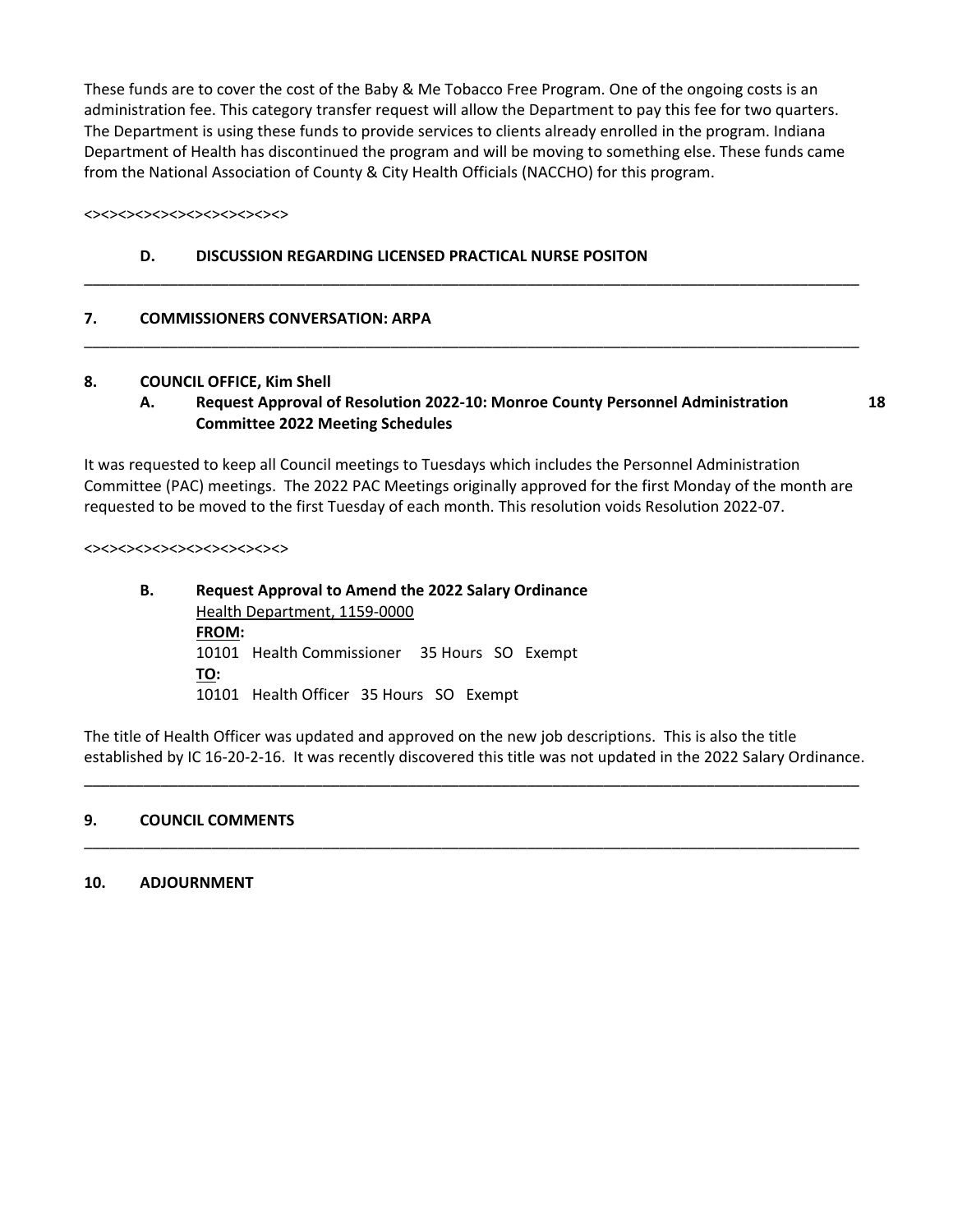| <b>MONROE COUNTY COUNCIL</b><br><b>AGENDA REQUEST</b><br>(Review form before completing)<br><b>GOVERNMENT</b>                                                                                                                                                                                                                      |                                                                     |
|------------------------------------------------------------------------------------------------------------------------------------------------------------------------------------------------------------------------------------------------------------------------------------------------------------------------------------|---------------------------------------------------------------------|
| <b>DEPARTMENT:</b> Courts                                                                                                                                                                                                                                                                                                          | TODAY'S DATE: 02/21/2022                                            |
| <b>CONTACT PERSON(S):</b> Lisa Abraham                                                                                                                                                                                                                                                                                             |                                                                     |
| EMAIL: labraham@co.monroe.in.us<br>PHONE: $(812)$ 349-2617                                                                                                                                                                                                                                                                         |                                                                     |
| <b>PURPOSE OF REQUEST:</b><br><b>Creation of New Fund/Account Line(s)</b><br><b>Transfer of Funds</b>                                                                                                                                                                                                                              | <b>Additional Appropriation(s)</b><br><b>Amend Salary Ordinance</b> |
| Other (specify) Appropriate reimbursable grant                                                                                                                                                                                                                                                                                     |                                                                     |
| Please give a <b>THOROUGH</b> narrative explanation of the request (purpose of the request and action needed by Council).                                                                                                                                                                                                          |                                                                     |
| <b>Explanation:</b><br>The Monroe County Court System received a Court Interpreter Grant in the amount of \$3,872.61 for 2022. This grant is a reimbursable<br>grant that will help offset the costs incurred with interpreter services for Court hearings. The Court is asking the Council to appropriate<br>4018 0000 as follows |                                                                     |
| 33052 Certified Interpreters \$3,872.61                                                                                                                                                                                                                                                                                            |                                                                     |
|                                                                                                                                                                                                                                                                                                                                    |                                                                     |
|                                                                                                                                                                                                                                                                                                                                    |                                                                     |
|                                                                                                                                                                                                                                                                                                                                    |                                                                     |
|                                                                                                                                                                                                                                                                                                                                    |                                                                     |
|                                                                                                                                                                                                                                                                                                                                    |                                                                     |
|                                                                                                                                                                                                                                                                                                                                    |                                                                     |
|                                                                                                                                                                                                                                                                                                                                    |                                                                     |
|                                                                                                                                                                                                                                                                                                                                    |                                                                     |
|                                                                                                                                                                                                                                                                                                                                    |                                                                     |
|                                                                                                                                                                                                                                                                                                                                    |                                                                     |
|                                                                                                                                                                                                                                                                                                                                    |                                                                     |
|                                                                                                                                                                                                                                                                                                                                    |                                                                     |
|                                                                                                                                                                                                                                                                                                                                    |                                                                     |
|                                                                                                                                                                                                                                                                                                                                    |                                                                     |
|                                                                                                                                                                                                                                                                                                                                    |                                                                     |
|                                                                                                                                                                                                                                                                                                                                    |                                                                     |
|                                                                                                                                                                                                                                                                                                                                    |                                                                     |
|                                                                                                                                                                                                                                                                                                                                    |                                                                     |
| Complete only the pages below that correspond to the above selected request.                                                                                                                                                                                                                                                       |                                                                     |
| Save entire request to your file and then forward completed request to the Council Office.<br><b>Revised 3/2018</b>                                                                                                                                                                                                                |                                                                     |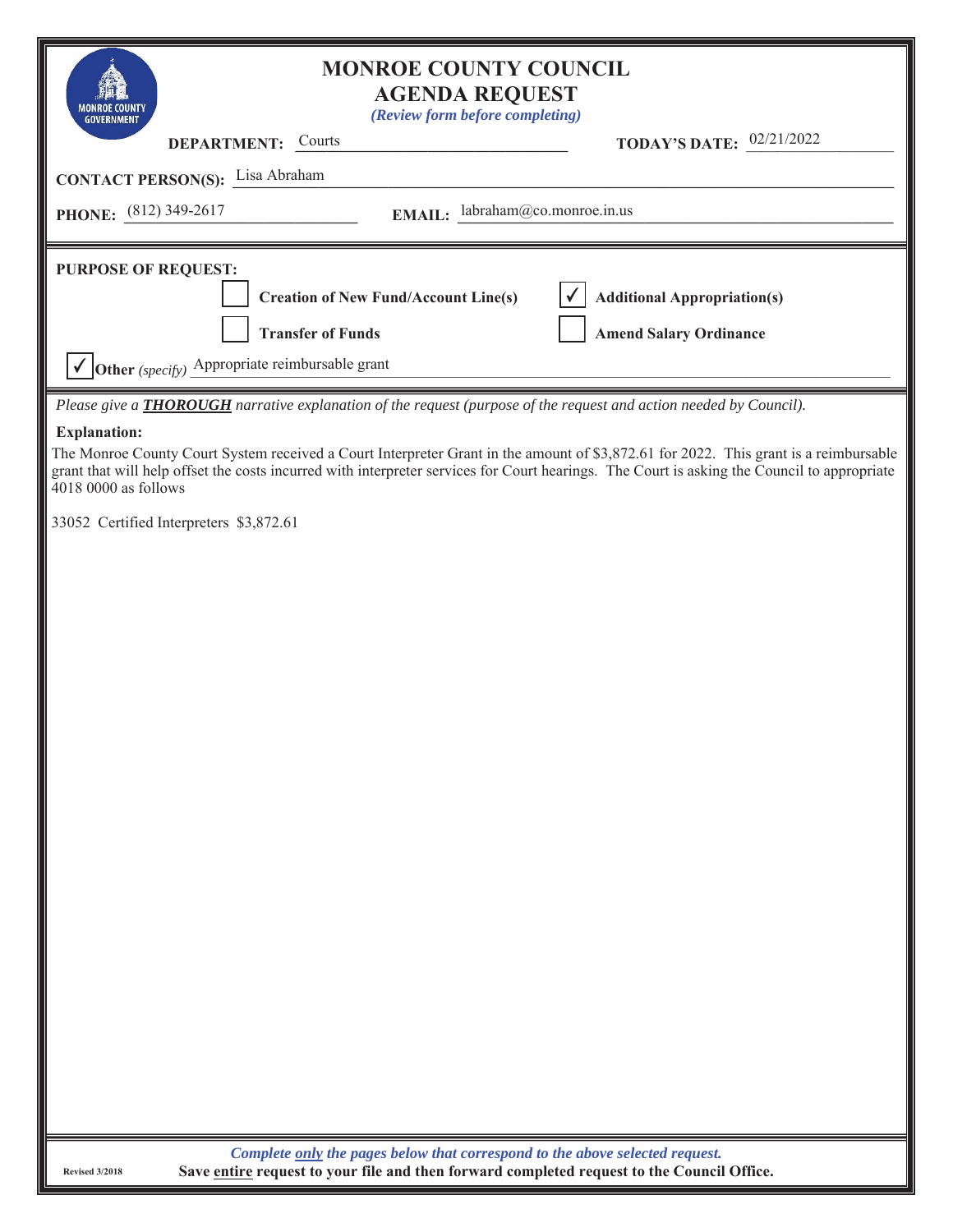| DEPARTMENT: Courts                          |                                                                   | <b>TODAY'S DATE:</b> 02/21/2022 |                                       |  |  |  |
|---------------------------------------------|-------------------------------------------------------------------|---------------------------------|---------------------------------------|--|--|--|
|                                             | FUND NAME: Court Interpreter Grant                                | FUND: $\frac{4018}{100}$        | LOCATION: $\frac{0000}{ }$            |  |  |  |
| <b>ACCOUNT</b><br><b>NUMBER(S)</b><br>33052 | <b>ACCOUNT</b><br><b>DESCRIPTION(S)</b><br>Certified Interpreters |                                 | <b>APPROPRIATION(S)</b><br>\$3,872.61 |  |  |  |
|                                             |                                                                   |                                 |                                       |  |  |  |
|                                             |                                                                   |                                 |                                       |  |  |  |
|                                             |                                                                   |                                 |                                       |  |  |  |
|                                             |                                                                   |                                 |                                       |  |  |  |
|                                             |                                                                   |                                 |                                       |  |  |  |
|                                             |                                                                   |                                 |                                       |  |  |  |
|                                             |                                                                   |                                 |                                       |  |  |  |
|                                             |                                                                   |                                 |                                       |  |  |  |
|                                             |                                                                   |                                 |                                       |  |  |  |
|                                             |                                                                   |                                 |                                       |  |  |  |
|                                             |                                                                   |                                 |                                       |  |  |  |
|                                             |                                                                   |                                 |                                       |  |  |  |
|                                             |                                                                   |                                 |                                       |  |  |  |
|                                             |                                                                   |                                 |                                       |  |  |  |
|                                             |                                                                   |                                 |                                       |  |  |  |
|                                             |                                                                   |                                 |                                       |  |  |  |
|                                             |                                                                   |                                 |                                       |  |  |  |
|                                             |                                                                   |                                 |                                       |  |  |  |
|                                             |                                                                   |                                 |                                       |  |  |  |
|                                             |                                                                   | <b>GRAND TOTAL</b>              | \$3,872.61                            |  |  |  |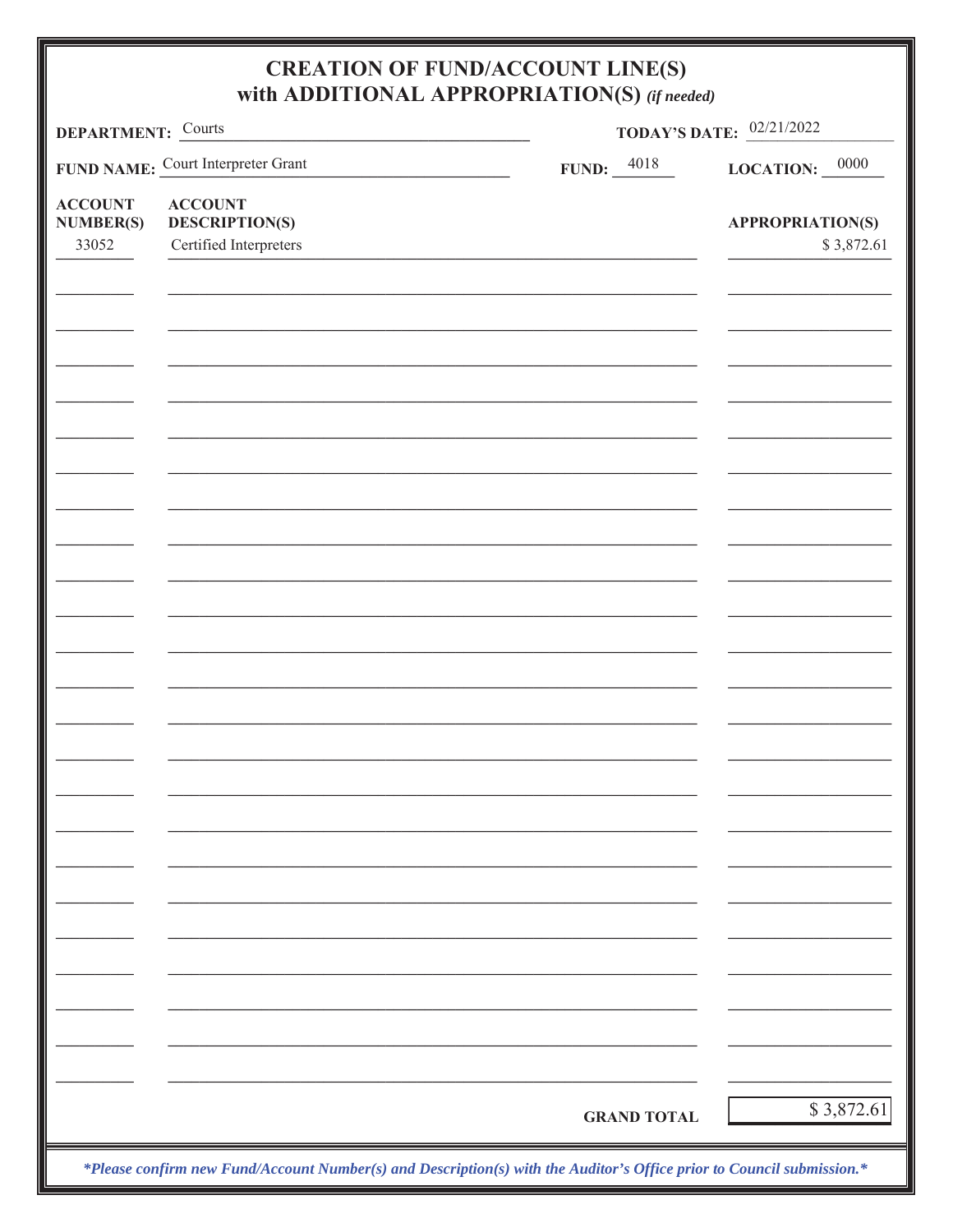

## Office of Diversity, Equity & Inclusion

interpreter@courts.in.gov

Notice of Award 2022 Court Interpreter Grant

February 18, 2022

Lisa Abraham Monroe Circuit Courts I-IX 301 N. College Avenue Room 302 Bloomington, IN 47404

Dear Lisa Abraham,

Congratulations! I am pleased to inform you that your application for FY 2022 Court Interpreter Grant (CIG) has been approved. The approved amount is \$3872.61.

Funds must be spent in the manner described in the application, terms and conditions, and the agreement. As a condition of the grant award, the court agrees to submit narrative, performance measures, and financial reports to the Indiana Office of Judicial Administration as directed.

Grant awards will be dispersed as reimbursement only upon submission of a Claim Voucher and corresponding invoices, at a maximum of once per month. Courts must also submit quarterly reports, which are due on  $4/15/22$ ,  $7/15/22$ ,  $10/15/22$ , and  $1/15/23$ . Voucher and report forms can be found at: https://www.in.gov/courts/admin/diversity/languageaccess/interpreter-grants/.

Please direct inquiries to Manpreet Kaur at manpreet.kaur@courts.in.gov. Thank you for your leadership and continued dedication to court accessibility.

Sincerely,

Manpreet Kaur

Manpreet Kaur, Language Access Coordinator Office of Diversity, Equity & Inclusion Encl.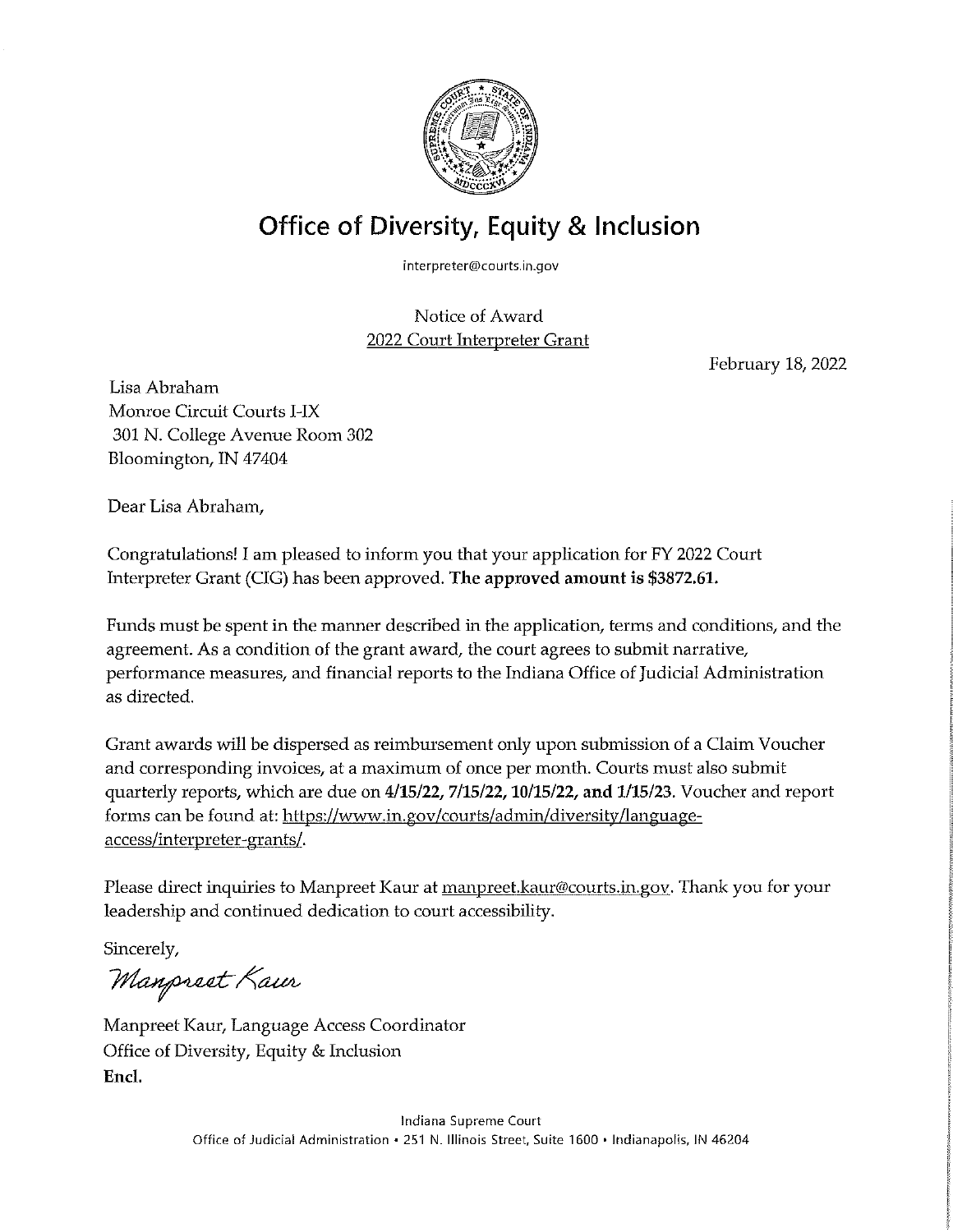| <b>MONROE COUNTY COUNCIL</b><br><b>AGENDA REQUEST</b><br>(Review form before completing)<br><b>GOVERNMENT</b>                                                                                   |
|-------------------------------------------------------------------------------------------------------------------------------------------------------------------------------------------------|
| <b>TODAY'S DATE: 03/07/2022</b><br>DEPARTMENT: Highway                                                                                                                                          |
| <b>CONTACT PERSON(S):</b> Lisa Ridge                                                                                                                                                            |
| EMAIL: ljridge@co.monroe.in.us<br>PHONE: $(812)$ 349-2555                                                                                                                                       |
| <b>PURPOSE OF REQUEST:</b><br><b>Additional Appropriation(s)</b><br><b>Creation of New Fund/Account Line(s)</b><br><b>Transfer of Funds</b><br><b>Amend Salary Ordinance</b><br>Other (specify) |
| Please give a <b>THOROUGH</b> narrative explanation of the request (purpose of the request and action needed by Council).                                                                       |
| <b>Explanation:</b><br>The department is requesting to add additional funds to the On-Call Construction Service for tree removal within the county<br>right-of-way.                             |
|                                                                                                                                                                                                 |
|                                                                                                                                                                                                 |
|                                                                                                                                                                                                 |
|                                                                                                                                                                                                 |
|                                                                                                                                                                                                 |
|                                                                                                                                                                                                 |

*Complete only the pages below that correspond to the above selected request.*  **Save entire request to your file and then forward completed request to the Council Office.**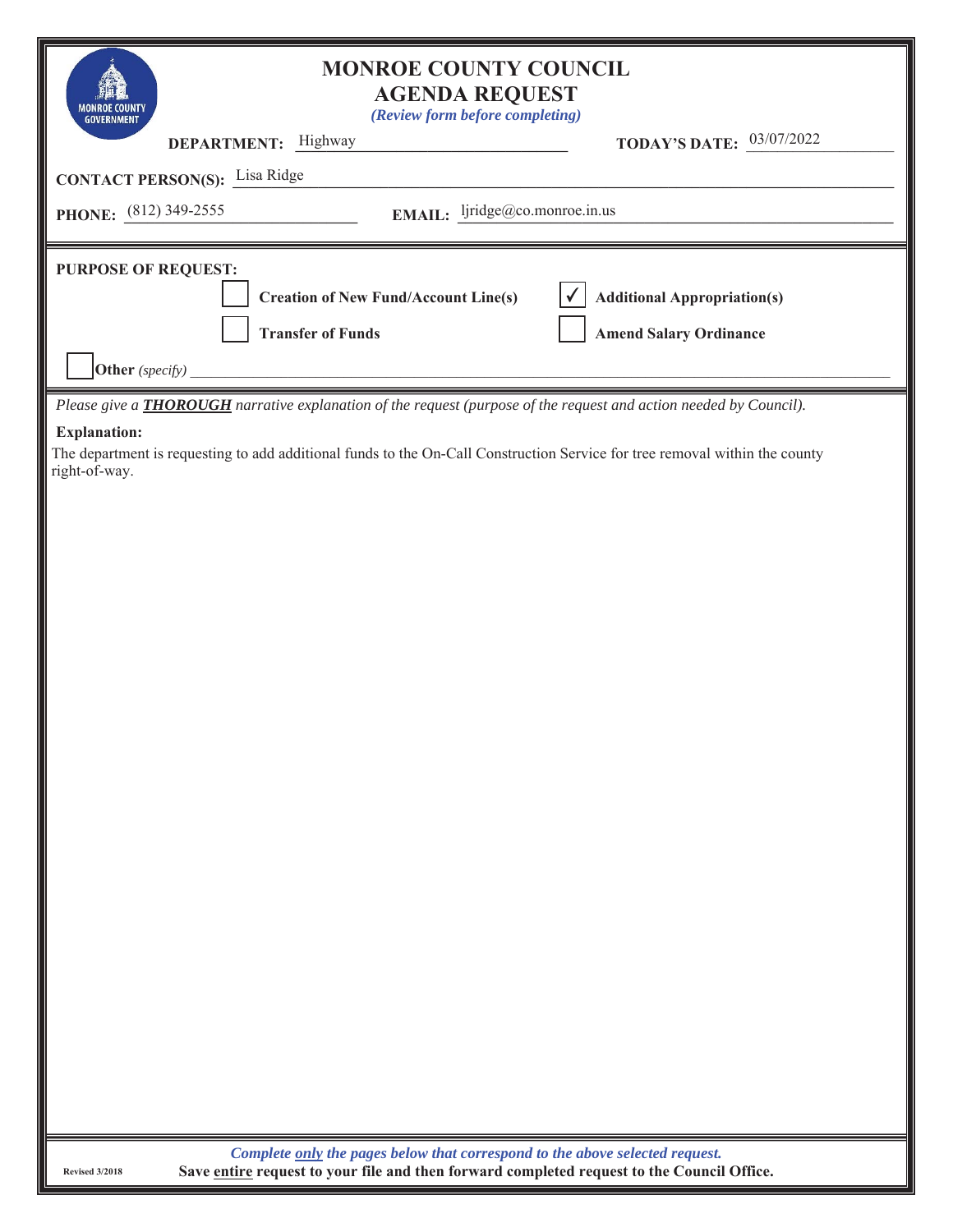| DEPARTMENT: Highway                |                                         | <b>TODAY'S DATE:</b> 03/07/2022 |                         |  |  |  |
|------------------------------------|-----------------------------------------|---------------------------------|-------------------------|--|--|--|
|                                    | FUND NAME: Motor Vehicle Highway (MVH)  | <b>FUND:</b> $\frac{1176}{1}$   | LOCATION: $0531$        |  |  |  |
| <b>ACCOUNT</b><br><b>NUMBER(S)</b> | <b>ACCOUNT</b><br><b>DESCRIPTION(S)</b> |                                 | <b>APPROPRIATION(S)</b> |  |  |  |
| 30061                              | <b>On-Call Construction Services</b>    |                                 | \$20,000.00             |  |  |  |
|                                    |                                         |                                 |                         |  |  |  |
|                                    |                                         |                                 |                         |  |  |  |
|                                    |                                         |                                 |                         |  |  |  |
|                                    |                                         |                                 |                         |  |  |  |
|                                    |                                         |                                 |                         |  |  |  |
|                                    |                                         |                                 |                         |  |  |  |
|                                    |                                         |                                 |                         |  |  |  |
|                                    |                                         |                                 |                         |  |  |  |
|                                    |                                         |                                 |                         |  |  |  |
|                                    |                                         |                                 |                         |  |  |  |
|                                    |                                         |                                 |                         |  |  |  |
|                                    |                                         |                                 |                         |  |  |  |
|                                    |                                         |                                 |                         |  |  |  |
|                                    |                                         |                                 |                         |  |  |  |
|                                    |                                         |                                 |                         |  |  |  |
|                                    |                                         |                                 |                         |  |  |  |
|                                    |                                         |                                 |                         |  |  |  |
|                                    |                                         |                                 |                         |  |  |  |
|                                    |                                         |                                 |                         |  |  |  |
|                                    |                                         |                                 |                         |  |  |  |
|                                    |                                         |                                 |                         |  |  |  |
|                                    |                                         |                                 |                         |  |  |  |
|                                    |                                         |                                 |                         |  |  |  |
|                                    |                                         |                                 |                         |  |  |  |
|                                    |                                         |                                 |                         |  |  |  |
|                                    |                                         |                                 |                         |  |  |  |
|                                    |                                         |                                 |                         |  |  |  |
|                                    |                                         |                                 |                         |  |  |  |
|                                    |                                         | <b>GRAND TOTAL</b>              | \$20,000.00             |  |  |  |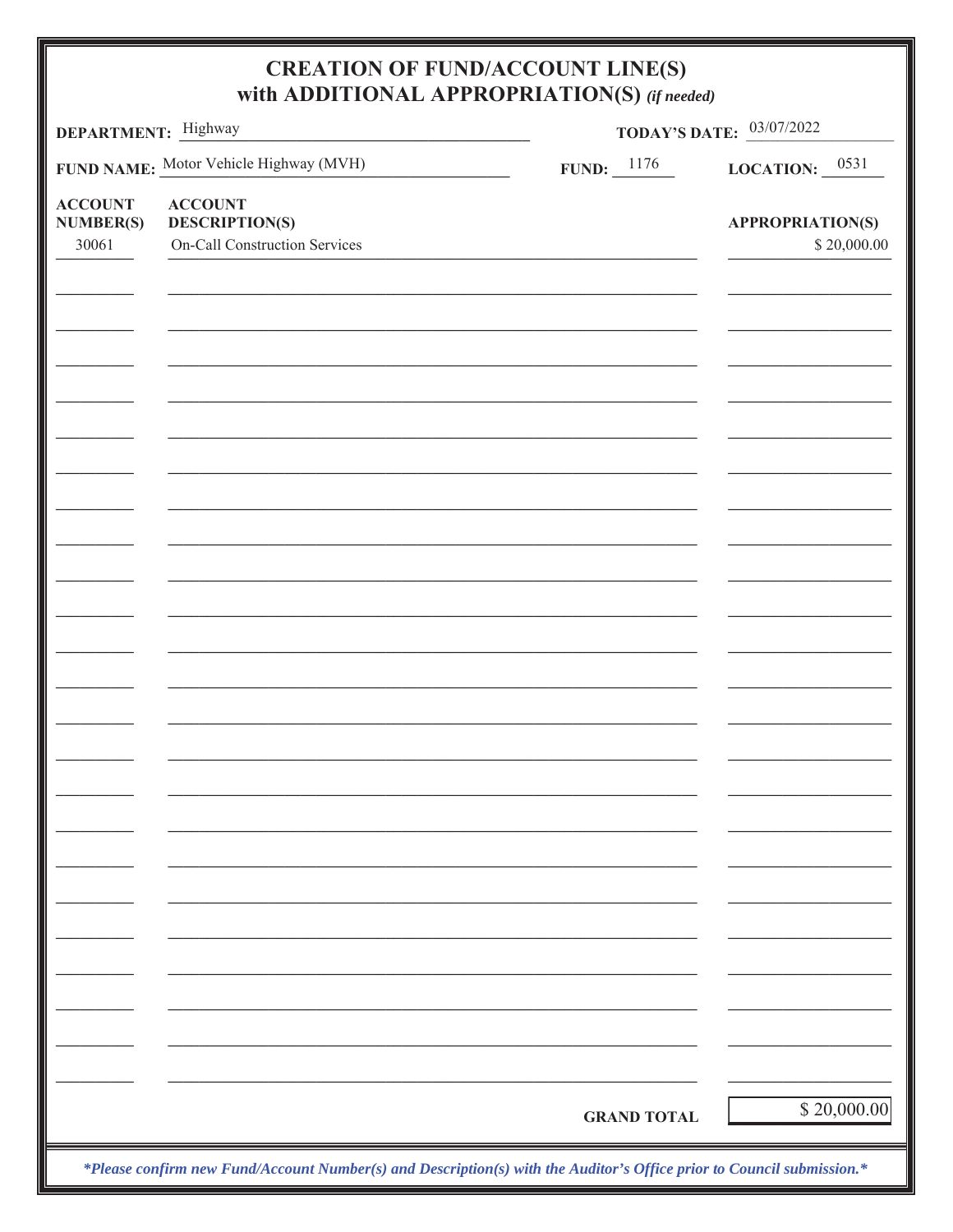| Highway - Motor Vehicle Highway 1176-0531 |      |                                       | AS OF: 03/01/2022    |               |         |        | CASH BALANCE: \$2,188,471.10  |              |                                 |             |                |
|-------------------------------------------|------|---------------------------------------|----------------------|---------------|---------|--------|-------------------------------|--------------|---------------------------------|-------------|----------------|
| Fund                                      | Acct | Acct Desc                             | <b>Carry Forward</b> | Original      | Addt'll | Adil   | Total                         | Expenditurel | Unexpend                        | Encumbrance | Unexpend       |
|                                           |      |                                       | Approp               | Approp Approp |         | Approp | Approp                        |              | <b>Balance</b>                  |             | Pct            |
| Loc:0531                                  |      |                                       |                      |               |         |        |                               |              |                                 |             |                |
| 1176                                      |      | 30061   On Call Construction Services | $0.00 \perp$         | 20.000.00     |         |        | $0.00$   2,210.00   22,210.00 |              | $11.660.00 \mid 10.550.00 \mid$ |             | $0.00$  47.50% |
|                                           |      |                                       | 0.00 <sub>1</sub>    | 20.000.00     |         |        | $0.00$   2.210.00   22.210.00 |              | $11.660.00 \mid 10.550.00 \mid$ | 0.00        | 47.50%         |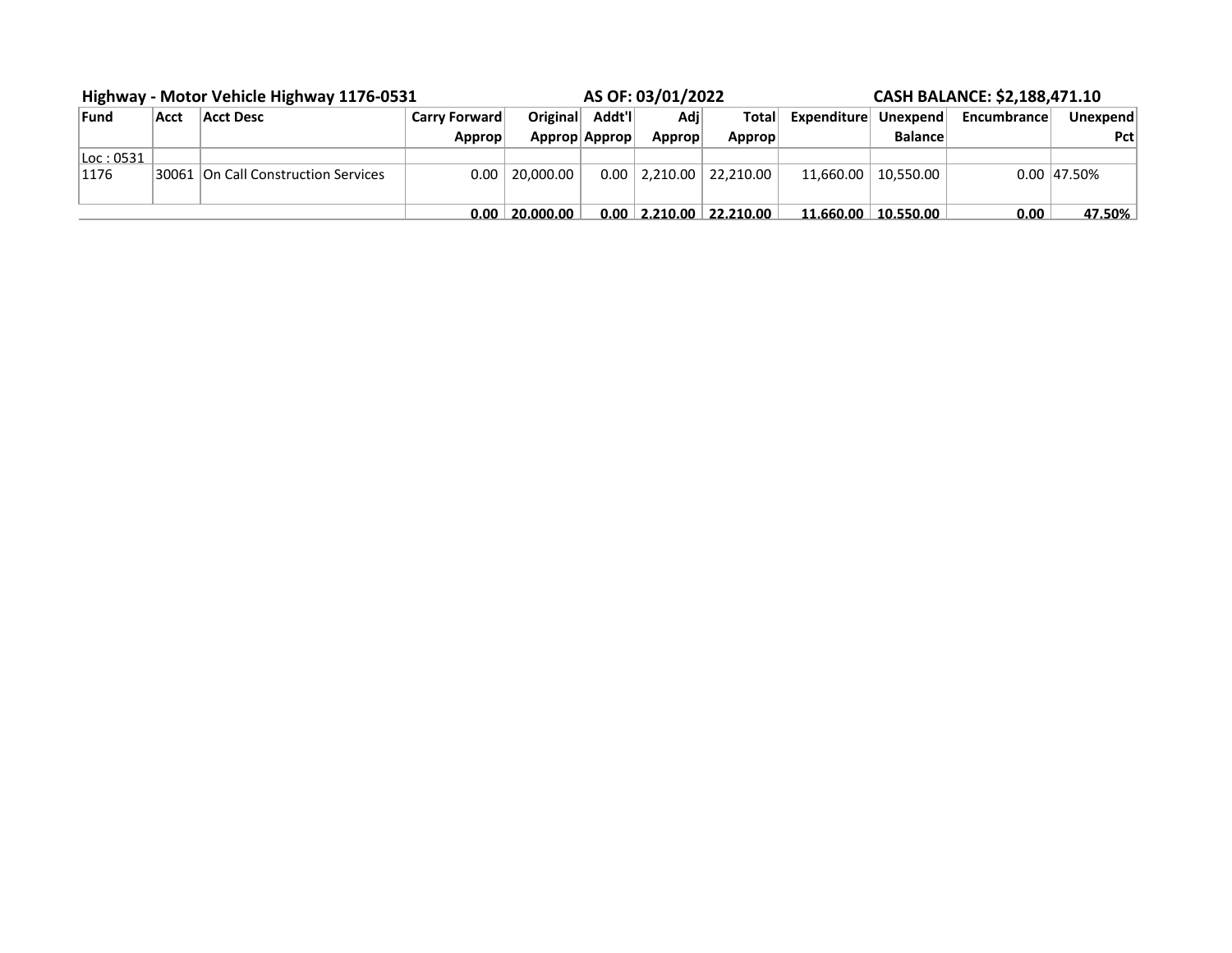| <b>MONROE COUNTY COUNCIL</b>                                                                                                                                            |                                    |
|-------------------------------------------------------------------------------------------------------------------------------------------------------------------------|------------------------------------|
| <b>AGENDA REQUEST</b><br>(Review form before completing)                                                                                                                |                                    |
| DEPARTMENT: Health                                                                                                                                                      | <b>TODAY'S DATE:</b> 02/22/2022    |
| <b>CONTACT PERSON(S):</b> Penny Caudill                                                                                                                                 |                                    |
| EMAIL: pcaudill@co.monroe.in.us<br>PHONE: (912) 349-2068                                                                                                                |                                    |
| <b>PURPOSE OF REQUEST:</b>                                                                                                                                              |                                    |
| <b>Creation of New Fund/Account Line(s)</b>                                                                                                                             | <b>Additional Appropriation(s)</b> |
| <b>Transfer of Funds</b>                                                                                                                                                | <b>Amend Salary Ordinance</b>      |
| Other (specify)                                                                                                                                                         |                                    |
| Please give a <b>THOROUGH</b> narrative explanation of the request (purpose of the request and action needed by Council).                                               |                                    |
| <b>Explanation:</b><br>The Monroe County Health Department received supplemental funds of \$1850 which must be spent by March 30, 2022, and need to<br>be appropriated. |                                    |
| These funds will be to build telehealth capacity.                                                                                                                       |                                    |
|                                                                                                                                                                         |                                    |
|                                                                                                                                                                         |                                    |
|                                                                                                                                                                         |                                    |
|                                                                                                                                                                         |                                    |
|                                                                                                                                                                         |                                    |
|                                                                                                                                                                         |                                    |
|                                                                                                                                                                         |                                    |
|                                                                                                                                                                         |                                    |
|                                                                                                                                                                         |                                    |
|                                                                                                                                                                         |                                    |
|                                                                                                                                                                         |                                    |
|                                                                                                                                                                         |                                    |
|                                                                                                                                                                         |                                    |
|                                                                                                                                                                         |                                    |
|                                                                                                                                                                         |                                    |
|                                                                                                                                                                         |                                    |
|                                                                                                                                                                         |                                    |
| 1.11                                                                                                                                                                    |                                    |

*Complete only the pages below that correspond to the above selected request.*  **Save entire request to your file and then forward completed request to the Council Office.**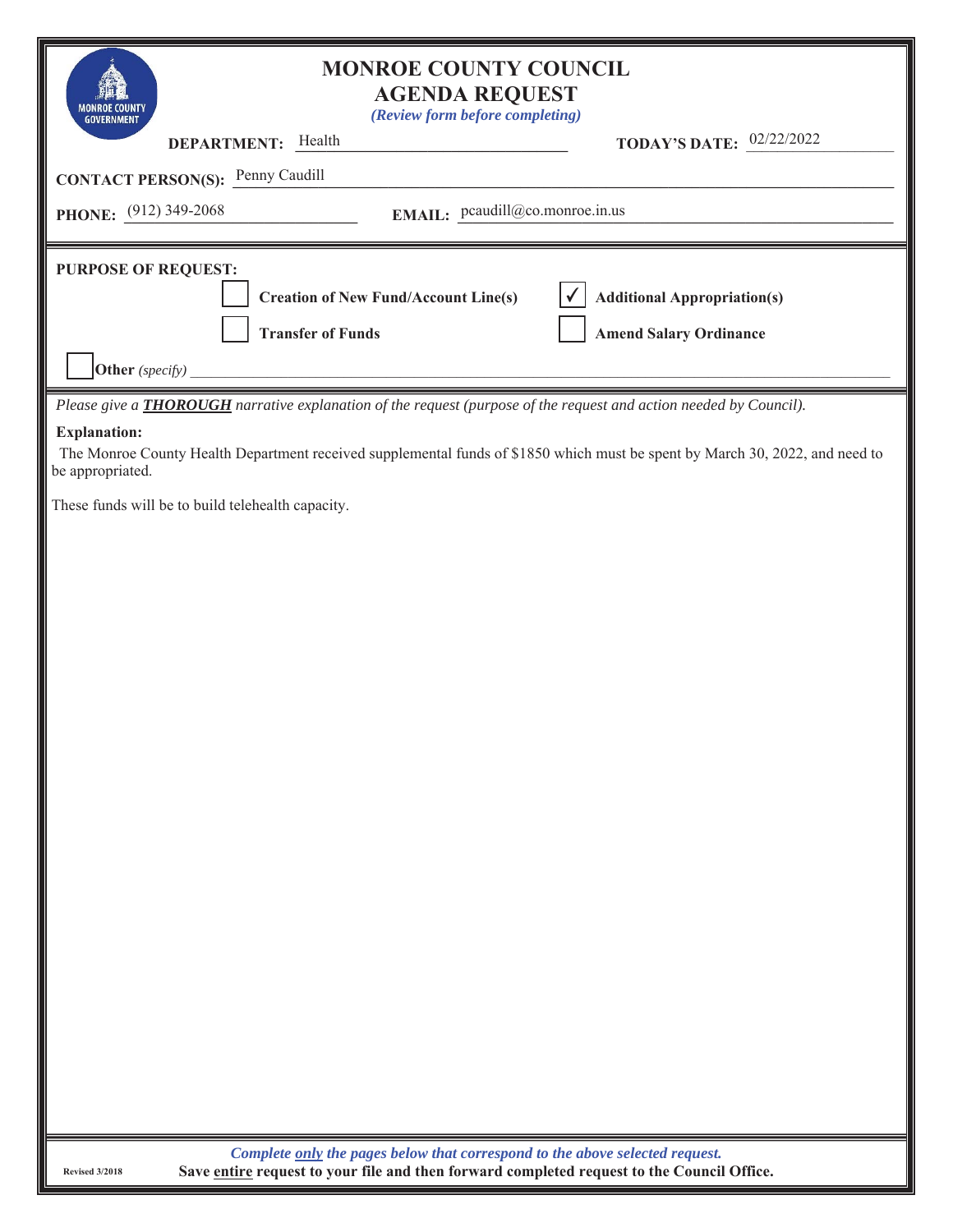| DEPARTMENT: Health                          |                                                           | <b>TODAY'S DATE:</b> 02/22/2022 |                                       |  |  |  |
|---------------------------------------------|-----------------------------------------------------------|---------------------------------|---------------------------------------|--|--|--|
|                                             | FUND NAME: Futures (TitleX)                               | FUND: $\frac{8126}{1}$          | LOCATION: $9622$                      |  |  |  |
| <b>ACCOUNT</b><br><b>NUMBER(S)</b><br>20011 | <b>ACCOUNT</b><br><b>DESCRIPTION(S)</b><br>Other Supplies |                                 | <b>APPROPRIATION(S)</b><br>\$1,700.00 |  |  |  |
| 38110                                       | Services and Charges                                      |                                 | \$150.00                              |  |  |  |
|                                             |                                                           |                                 |                                       |  |  |  |
|                                             |                                                           |                                 |                                       |  |  |  |
|                                             |                                                           |                                 |                                       |  |  |  |
|                                             |                                                           |                                 |                                       |  |  |  |
|                                             |                                                           |                                 |                                       |  |  |  |
|                                             |                                                           |                                 |                                       |  |  |  |
|                                             |                                                           |                                 |                                       |  |  |  |
|                                             |                                                           |                                 |                                       |  |  |  |
|                                             |                                                           |                                 |                                       |  |  |  |
|                                             |                                                           |                                 |                                       |  |  |  |
|                                             |                                                           |                                 |                                       |  |  |  |
|                                             |                                                           |                                 |                                       |  |  |  |
|                                             |                                                           |                                 |                                       |  |  |  |
|                                             |                                                           |                                 |                                       |  |  |  |
|                                             |                                                           |                                 |                                       |  |  |  |
|                                             |                                                           |                                 |                                       |  |  |  |
|                                             |                                                           |                                 |                                       |  |  |  |
|                                             |                                                           |                                 |                                       |  |  |  |
|                                             |                                                           |                                 |                                       |  |  |  |
|                                             |                                                           | <b>GRAND TOTAL</b>              | \$1,850.00                            |  |  |  |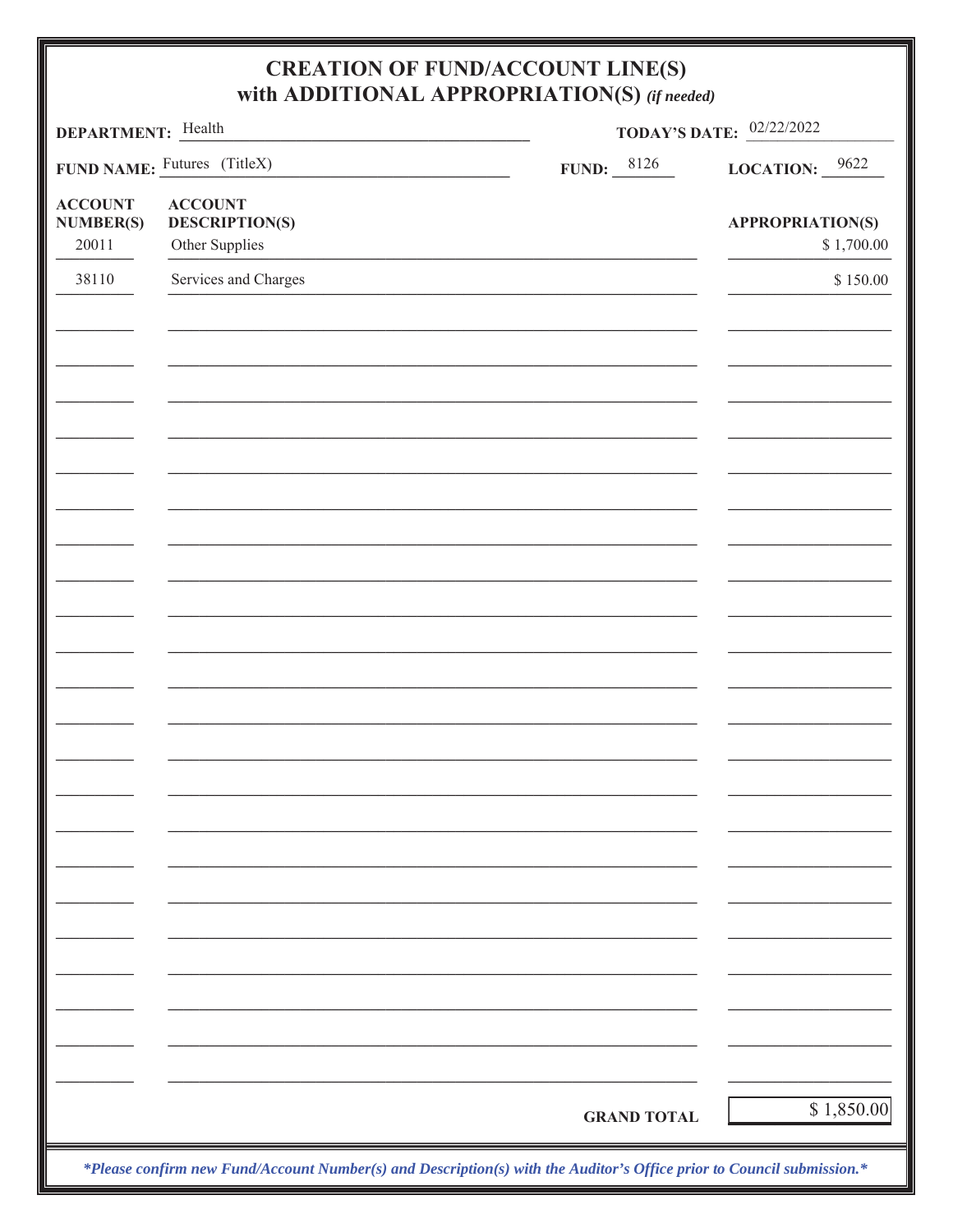| Health 8126-9622 Futures Clinic (TITLE X) |  |                   |                | AS OF: 03/01/2022 |        | <b>CASH BALANCE: (\$45,522.78)</b> |                  |                    |                |             |               |
|-------------------------------------------|--|-------------------|----------------|-------------------|--------|------------------------------------|------------------|--------------------|----------------|-------------|---------------|
| Fund                                      |  | Acct   Acct Desc  | <b>Carry</b>   | <b>Original</b>   | Addt'l |                                    | Adj Total Approp | <b>Expenditure</b> | Unexpend       | Encumbrance | Unexpend      |
|                                           |  |                   | <b>Forward</b> | Approp            | Approp | Approp                             |                  |                    | <b>Balance</b> |             | Pct           |
|                                           |  |                   | Approp         |                   |        |                                    |                  |                    |                |             |               |
| Loc:9622                                  |  |                   |                |                   |        |                                    |                  |                    |                |             |               |
| 8126                                      |  | 20011Other Suppl  | 7,460.70       | 0.00              | 0.00   | 0.00                               | 7,460.70         | 381.89             | 7,078.81       |             | $0.00$ 94.88% |
| 8126                                      |  | 3811(Services & C | 9,160.68       | 0.00              | 0.00   | 0.00                               | 9,160.68         | 2,895.86           | 6,264.82       |             | $0.00$ 68.39% |
|                                           |  |                   | 16.621.38      | 0.00              | 0.00   | 0.00                               | 16.621.38        | 3.277.75           | 13.343.63      | 0.00        | 80.28%        |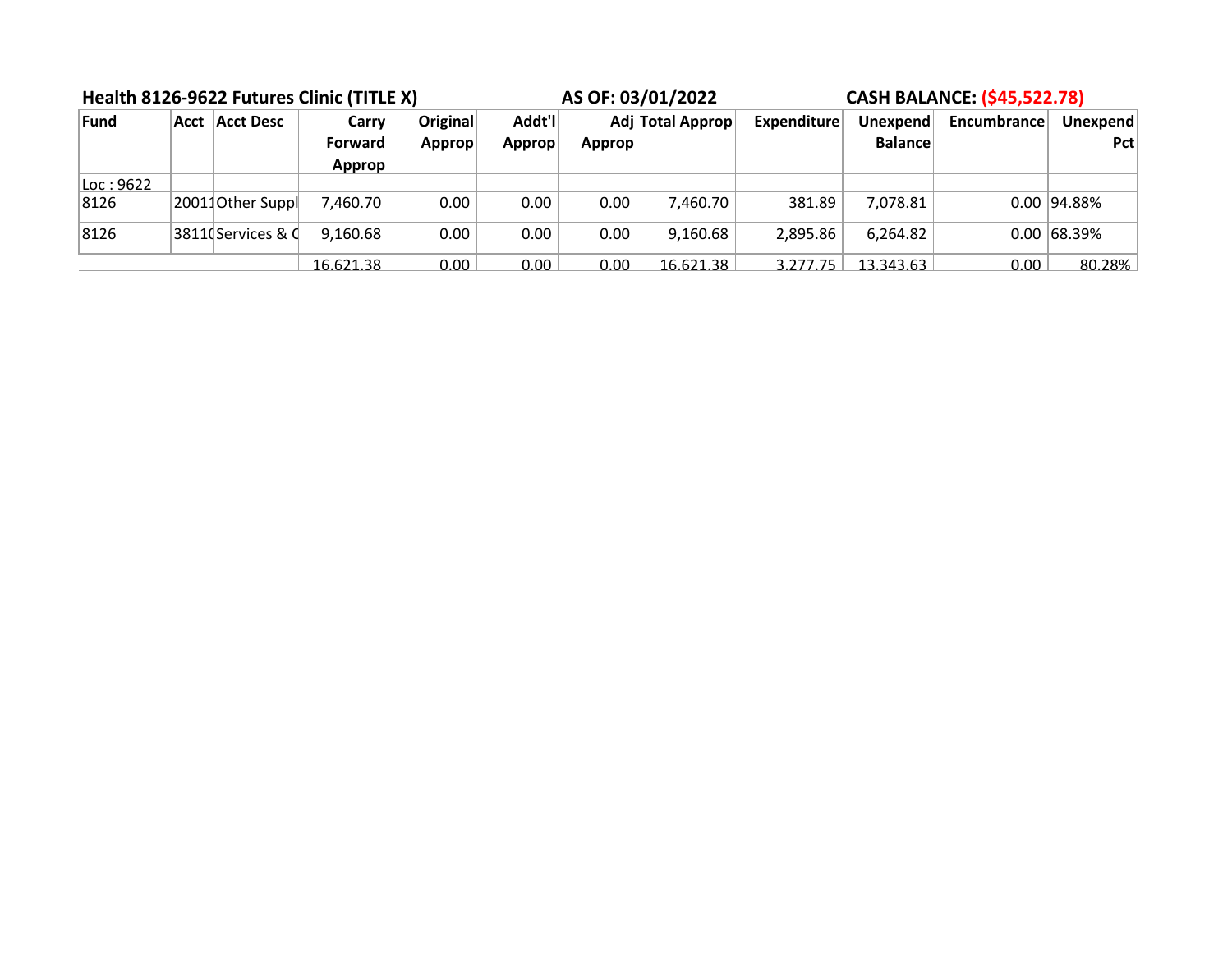| <b>MONROE COUNTY COUNCIL</b><br><b>AGENDA REQUEST</b><br>(Review form before completing)<br><b>TODAY'S DATE:</b> $02/21/2022$<br>DEPARTMENT: Health<br><b>CONTACT PERSON(S):</b> Penny Caudill<br>EMAIL: pcaudill@co.monroe.in.us<br><b>PHONE:</b> $(812)$ 349-2068<br><b>PURPOSE OF REQUEST:</b><br><b>Additional Appropriation(s)</b><br><b>Creation of New Fund/Account Line(s)</b><br><b>Transfer of Funds</b><br><b>Amend Salary Ordinance</b> |
|-----------------------------------------------------------------------------------------------------------------------------------------------------------------------------------------------------------------------------------------------------------------------------------------------------------------------------------------------------------------------------------------------------------------------------------------------------|
|                                                                                                                                                                                                                                                                                                                                                                                                                                                     |
|                                                                                                                                                                                                                                                                                                                                                                                                                                                     |
|                                                                                                                                                                                                                                                                                                                                                                                                                                                     |
|                                                                                                                                                                                                                                                                                                                                                                                                                                                     |
|                                                                                                                                                                                                                                                                                                                                                                                                                                                     |
|                                                                                                                                                                                                                                                                                                                                                                                                                                                     |
|                                                                                                                                                                                                                                                                                                                                                                                                                                                     |
| Other (specify)                                                                                                                                                                                                                                                                                                                                                                                                                                     |
| Please give a <b>THOROUGH</b> narrative explanation of the request (purpose of the request and action needed by Council).                                                                                                                                                                                                                                                                                                                           |
| <b>Explanation:</b><br>The health department receives grant funding to support Disease Intervention Staff and the STD program. The grant cycle is now April<br>- March. The department is awaiting the final award for 2022-23 and needs to ensure expenses are appropriated in order to pay staff.                                                                                                                                                 |
| This request is as near what is expected as possible and we will return to make any adjustment once the final award is received.<br>Hopefully, the award will be processed by this meeting.                                                                                                                                                                                                                                                         |
|                                                                                                                                                                                                                                                                                                                                                                                                                                                     |
|                                                                                                                                                                                                                                                                                                                                                                                                                                                     |
|                                                                                                                                                                                                                                                                                                                                                                                                                                                     |
|                                                                                                                                                                                                                                                                                                                                                                                                                                                     |
|                                                                                                                                                                                                                                                                                                                                                                                                                                                     |
|                                                                                                                                                                                                                                                                                                                                                                                                                                                     |
|                                                                                                                                                                                                                                                                                                                                                                                                                                                     |
|                                                                                                                                                                                                                                                                                                                                                                                                                                                     |
|                                                                                                                                                                                                                                                                                                                                                                                                                                                     |
|                                                                                                                                                                                                                                                                                                                                                                                                                                                     |
|                                                                                                                                                                                                                                                                                                                                                                                                                                                     |
|                                                                                                                                                                                                                                                                                                                                                                                                                                                     |
|                                                                                                                                                                                                                                                                                                                                                                                                                                                     |
|                                                                                                                                                                                                                                                                                                                                                                                                                                                     |
|                                                                                                                                                                                                                                                                                                                                                                                                                                                     |
|                                                                                                                                                                                                                                                                                                                                                                                                                                                     |
|                                                                                                                                                                                                                                                                                                                                                                                                                                                     |
|                                                                                                                                                                                                                                                                                                                                                                                                                                                     |
| Complete only the pages below that correspond to the above selected request.                                                                                                                                                                                                                                                                                                                                                                        |

**Save entire request to your file and then forward completed request to the Council Office.**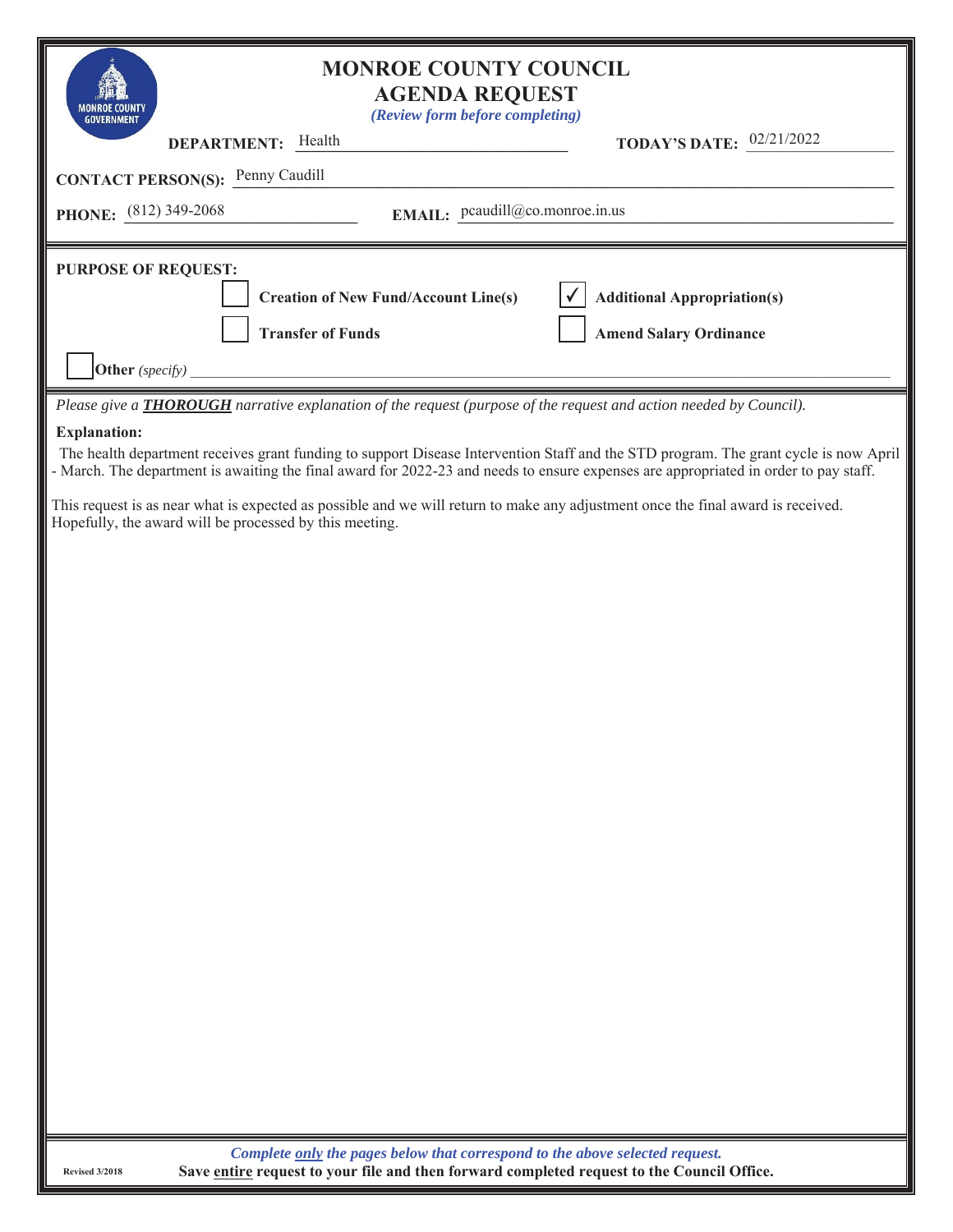| DEPARTMENT: Health                          |                                                                                                | <b>TODAY'S DATE:</b> $02/21/2022$ |                                        |  |
|---------------------------------------------|------------------------------------------------------------------------------------------------|-----------------------------------|----------------------------------------|--|
|                                             | FUND NAME: DIS Intervention-STD                                                                | <b>FUND:</b> $ 8180$              | LOCATION: $\frac{9623}{ }$             |  |
| <b>ACCOUNT</b><br><b>NUMBER(S)</b><br>10107 | <b>ACCOUNT</b><br><b>DESCRIPTION(S)</b><br>Disease Intervention Specialist Program Coordinator |                                   | <b>APPROPRIATION(S)</b><br>\$46,137.00 |  |
| 10108                                       | Disease Intervention Specialist                                                                |                                   | \$44,489.00                            |  |
| 17801                                       | Part-Time                                                                                      |                                   | \$18,720.00                            |  |
| 17601                                       | Longevity                                                                                      |                                   | \$800.00                               |  |
| 18001                                       | FT Self Insurance                                                                              |                                   | \$22,000.00                            |  |
| 18101                                       | <b>FICA</b>                                                                                    |                                   | \$8,165.00                             |  |
| 18201                                       | <b>PERF</b>                                                                                    |                                   | \$12,545.00                            |  |
| 20011                                       | Office Supplies                                                                                |                                   | \$2,260.00                             |  |
| 30021                                       | Phones & Pagers                                                                                |                                   | \$2,300.00                             |  |
| 30028                                       | Training/Travel                                                                                |                                   | \$9,880.00                             |  |
| 38110                                       | Services & Charges                                                                             |                                   | \$3,880.00                             |  |
|                                             |                                                                                                |                                   |                                        |  |
|                                             |                                                                                                | <b>GRAND TOTAL</b>                | \$171,176.00                           |  |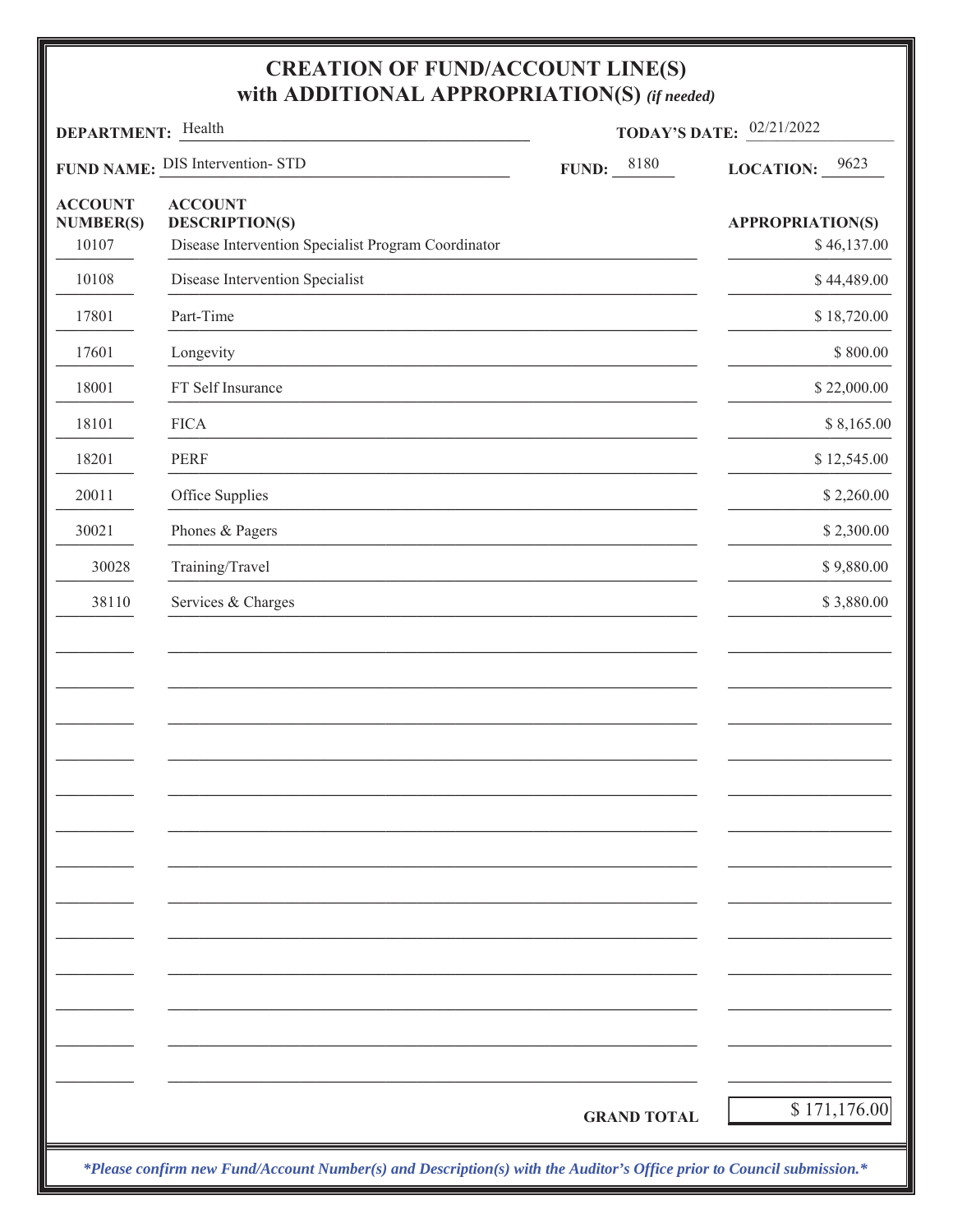| <b>MONROE COUNTY COUNCIL</b><br><b>AGENDA REQUEST</b><br>(Review form before completing)<br><b>GOVERNMEN</b>                                                                                                                                                                                                                                                                       |                                    |
|------------------------------------------------------------------------------------------------------------------------------------------------------------------------------------------------------------------------------------------------------------------------------------------------------------------------------------------------------------------------------------|------------------------------------|
| DEPARTMENT: Health                                                                                                                                                                                                                                                                                                                                                                 | TODAY'S DATE: 03/11/2022           |
| <b>CONTACT PERSON(S):</b> Penny Caudill                                                                                                                                                                                                                                                                                                                                            |                                    |
| EMAIL: peaudill@co.monroe.in.us<br><b>PHONE:</b> $(812)$ 349-2068                                                                                                                                                                                                                                                                                                                  |                                    |
| <b>PURPOSE OF REQUEST:</b>                                                                                                                                                                                                                                                                                                                                                         |                                    |
| <b>Creation of New Fund/Account Line(s)</b>                                                                                                                                                                                                                                                                                                                                        | <b>Additional Appropriation(s)</b> |
| <b>Transfer of Funds</b>                                                                                                                                                                                                                                                                                                                                                           |                                    |
| Other (specify)                                                                                                                                                                                                                                                                                                                                                                    | <b>Amend Salary Ordinance</b>      |
| Please give a THOROUGH narrative explanation of the request (purpose of the request and action needed by Council).                                                                                                                                                                                                                                                                 |                                    |
| <b>Explanation:</b>                                                                                                                                                                                                                                                                                                                                                                |                                    |
| These funds are to cover the cost of Baby and Me Tobacco Free program. One of the ongoing costs is an administration fee.<br>This transfer request will allow the department to pay this fee for two quarters. We are using these funds to provide services to clients<br>already enrolled in the program. IDOH has discontinued the program and will be moving to something else. |                                    |
| These funds came from the National Association of County & City Health Officials (NACCHO) for this program.                                                                                                                                                                                                                                                                        |                                    |
|                                                                                                                                                                                                                                                                                                                                                                                    |                                    |
|                                                                                                                                                                                                                                                                                                                                                                                    |                                    |
|                                                                                                                                                                                                                                                                                                                                                                                    |                                    |
|                                                                                                                                                                                                                                                                                                                                                                                    |                                    |
|                                                                                                                                                                                                                                                                                                                                                                                    |                                    |
|                                                                                                                                                                                                                                                                                                                                                                                    |                                    |
|                                                                                                                                                                                                                                                                                                                                                                                    |                                    |
|                                                                                                                                                                                                                                                                                                                                                                                    |                                    |
|                                                                                                                                                                                                                                                                                                                                                                                    |                                    |
|                                                                                                                                                                                                                                                                                                                                                                                    |                                    |
|                                                                                                                                                                                                                                                                                                                                                                                    |                                    |
|                                                                                                                                                                                                                                                                                                                                                                                    |                                    |
|                                                                                                                                                                                                                                                                                                                                                                                    |                                    |
|                                                                                                                                                                                                                                                                                                                                                                                    |                                    |
|                                                                                                                                                                                                                                                                                                                                                                                    |                                    |
|                                                                                                                                                                                                                                                                                                                                                                                    |                                    |
|                                                                                                                                                                                                                                                                                                                                                                                    |                                    |
|                                                                                                                                                                                                                                                                                                                                                                                    |                                    |
|                                                                                                                                                                                                                                                                                                                                                                                    |                                    |
|                                                                                                                                                                                                                                                                                                                                                                                    |                                    |
| Complete only the pages below that correspond to the above selected request.                                                                                                                                                                                                                                                                                                       |                                    |

**Save entire request to your file and then forward completed request to the Council Office.**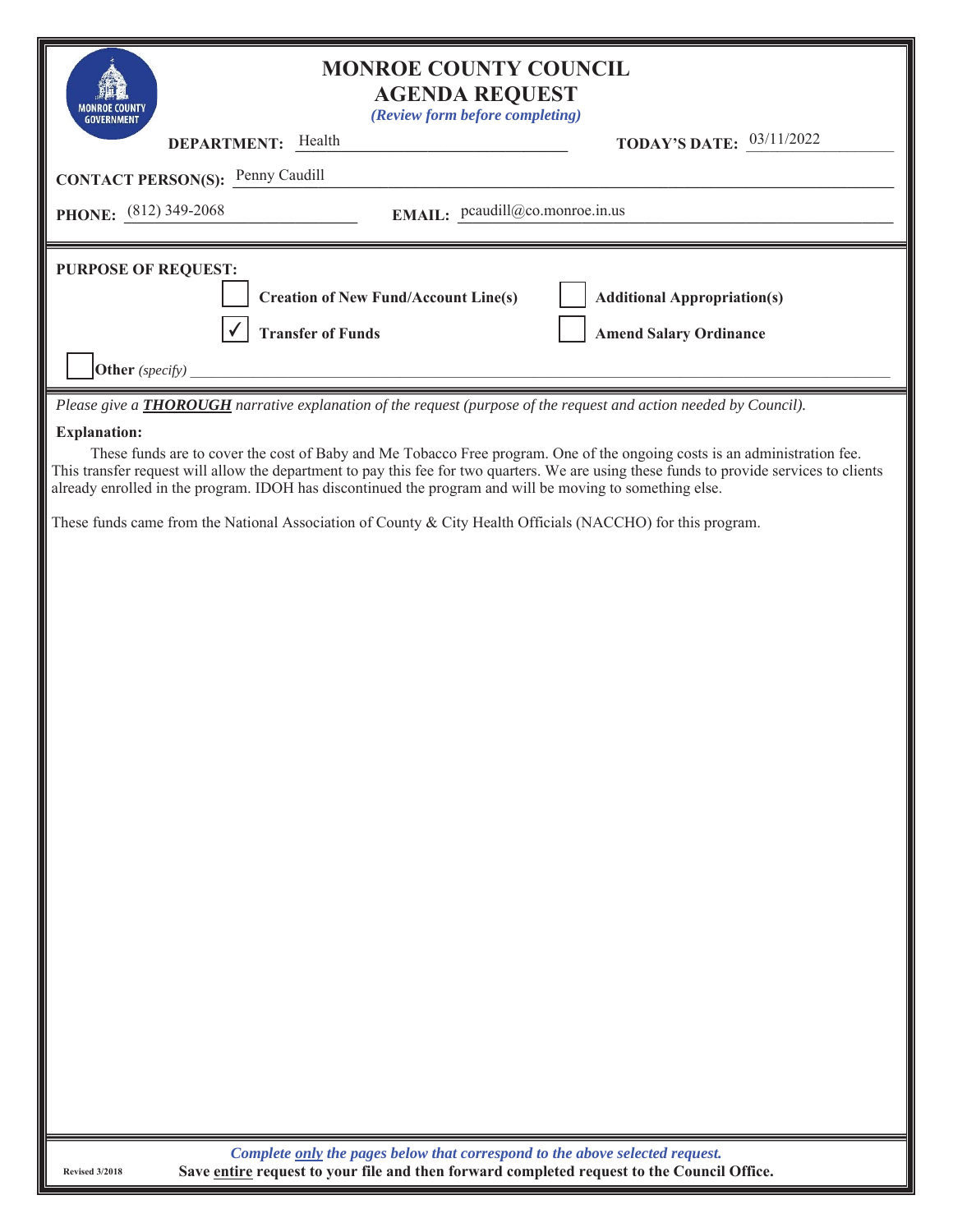|                                                             |                                         | <b>TRANSFER OF FUNDS</b>                                                                  |                                 |                                         |  |
|-------------------------------------------------------------|-----------------------------------------|-------------------------------------------------------------------------------------------|---------------------------------|-----------------------------------------|--|
| <b>DEPARTMENT:</b> Health                                   |                                         |                                                                                           | <b>TODAY'S DATE:</b> 03/11/2022 |                                         |  |
| FUND NAME: NACCHO Grant                                     |                                         |                                                                                           | FUND: $\frac{8130}{1}$          | LOCATION: $\frac{0000}{\phantom{0000}}$ |  |
| <b>TRANSFER FROM:</b><br><b>ACCOUNT</b><br><b>NUMBER(S)</b> | <b>ACCOUNT</b><br><b>DESCRIPTIONS</b>   |                                                                                           |                                 | <b>AMOUNT</b>                           |  |
| 21111                                                       | Baby & Me Supplies                      |                                                                                           |                                 | \$960.00                                |  |
|                                                             |                                         |                                                                                           |                                 |                                         |  |
|                                                             |                                         |                                                                                           |                                 |                                         |  |
|                                                             |                                         |                                                                                           |                                 |                                         |  |
|                                                             |                                         |                                                                                           |                                 |                                         |  |
|                                                             |                                         |                                                                                           |                                 |                                         |  |
|                                                             |                                         |                                                                                           |                                 |                                         |  |
|                                                             |                                         |                                                                                           |                                 |                                         |  |
|                                                             |                                         |                                                                                           |                                 | \$960.00                                |  |
|                                                             |                                         |                                                                                           | <b>GRAND TOTAL</b>              |                                         |  |
| <b>TRANSFER TO:</b><br><b>ACCOUNT</b><br><b>NUMBER(S)</b>   | <b>ACCOUNT</b><br><b>DESCRIPTION(S)</b> |                                                                                           |                                 | <b>AMOUNT</b>                           |  |
| 31110                                                       | Baby & Me Services                      |                                                                                           |                                 | \$960.00                                |  |
|                                                             |                                         |                                                                                           |                                 |                                         |  |
|                                                             |                                         |                                                                                           |                                 |                                         |  |
|                                                             |                                         |                                                                                           |                                 |                                         |  |
|                                                             |                                         |                                                                                           |                                 |                                         |  |
|                                                             |                                         |                                                                                           |                                 |                                         |  |
|                                                             |                                         |                                                                                           |                                 |                                         |  |
|                                                             |                                         |                                                                                           |                                 |                                         |  |
|                                                             |                                         |                                                                                           | <b>GRAND TOTAL</b>              | \$960.00                                |  |
|                                                             |                                         | <b>GRAND TOTALS MUST MATCH!</b>                                                           |                                 |                                         |  |
|                                                             |                                         | An In-House Transfer Form is located on the P:Drive > County Forms & Info > Auditor Forms |                                 |                                         |  |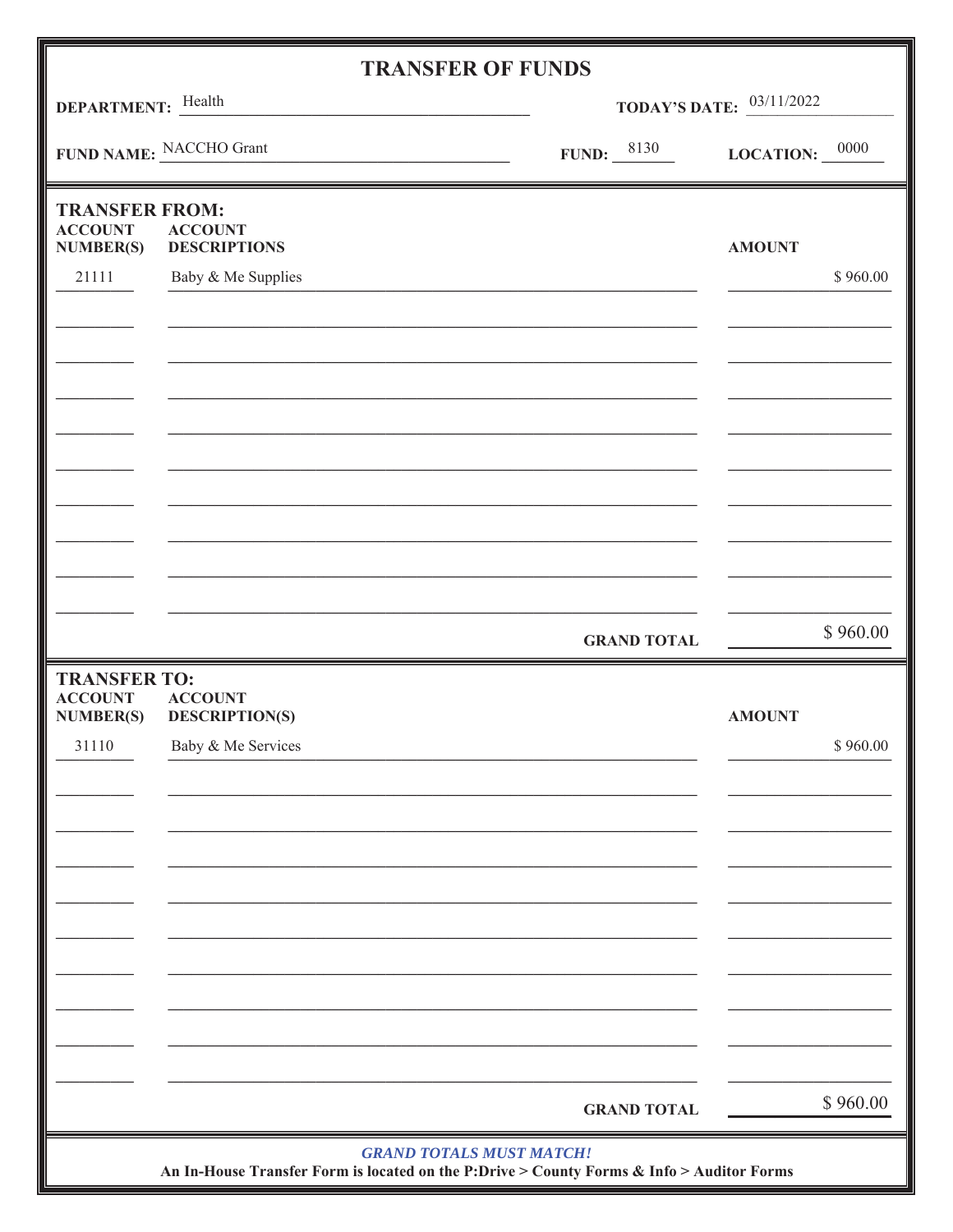## **NEW FUNDS BUDGET REPORT UNAVAILABLE AT THIS TIME**

Fund 4018 Court Interpreter Grant CASH BALANCE: (\$489.98)

Fund 8180 DIS Intervention - STD CASH BALANCE: (\$18,654.68)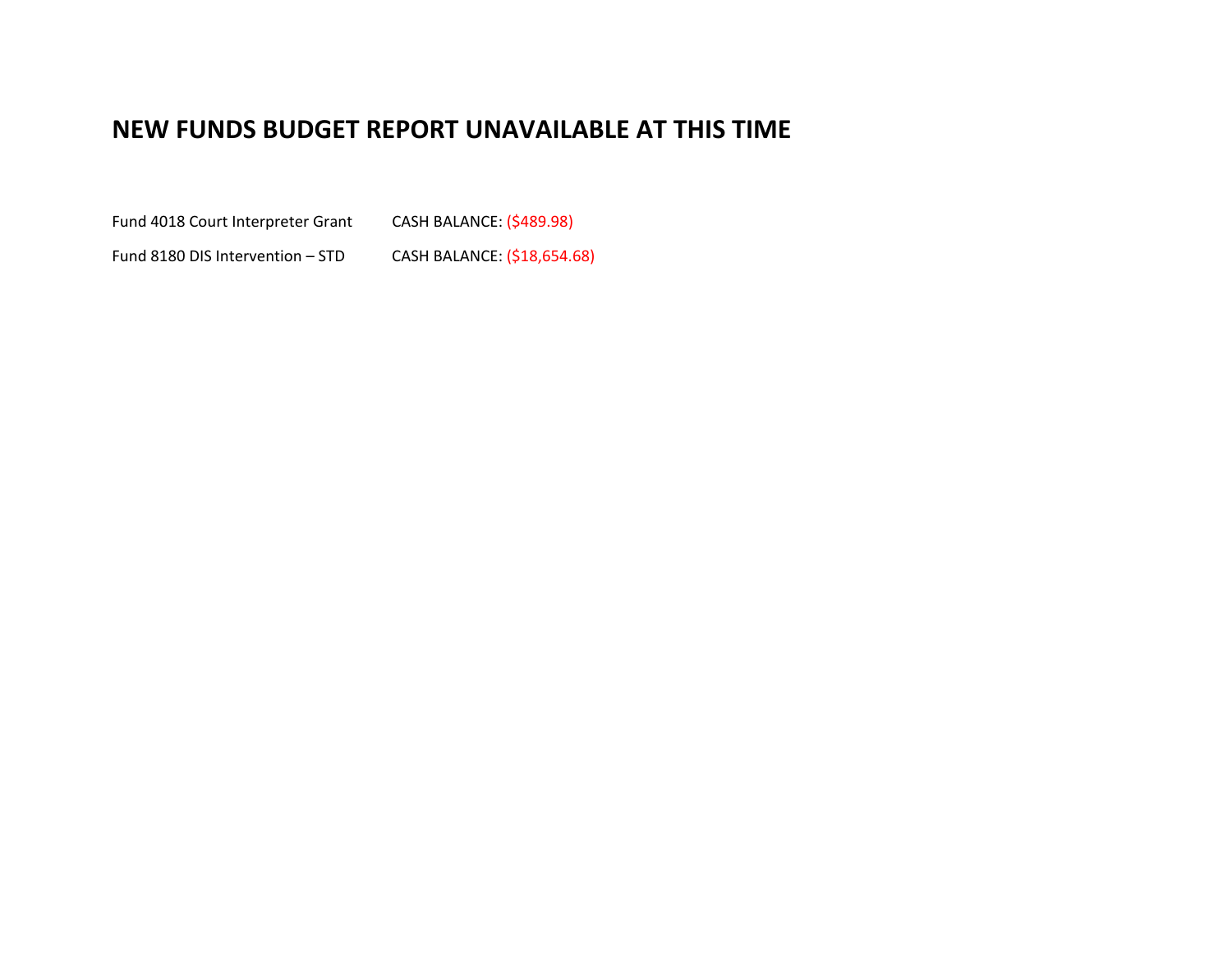### **Resolution 2022‐10 MONROE COUNTY COUNCIL 2022 MEETING SCHEDULES**

**WHEREAS**, it is necessary to establish a schedule of meetings for the Monroe County Personnel Administration Committee; and,

**WHEREAS,** the meeting schedule attached to Resolution 2022‐07 is void.

**IT IS THEREFORE RESOLVED AND ESTABLISHED** the dates, times, and location are as follows:

#### **See attached Exhibit A.**

Meeting location referenced in Exhibit A will be conducted in a hybrid platform in the HR‐Council Conference Room, Monroe County Courthouse – Room 306, 100 W Kirkwood Avenue, Bloomington, Indiana, 47404 and via Zoom Connection. This schedule approved in Resolution 2022‐07 is void, and replaced with the Exhibit A.

**FURTHER,** a copy of this Resolution shall be sent to each newspaper, radio station, television station and/or media outlet in Monroe County.

#### **Presented to the Monroe County Council; read in full and adopted on this 22nd day of March, 2022.**

#### **COUNTY COUNCIL OF MONROE COUNTY, INDIANA**

\_\_\_\_\_\_\_\_\_\_\_\_\_\_\_\_\_\_\_\_\_\_\_\_\_\_\_\_\_\_\_\_\_\_\_ \_\_\_\_\_\_\_\_\_\_\_\_\_\_\_\_\_\_\_\_\_\_\_\_\_\_\_\_\_\_\_\_\_\_\_\_

\_\_\_\_\_\_\_\_\_\_\_\_\_\_\_\_\_\_\_\_\_\_\_\_\_\_\_\_\_\_\_\_\_\_\_ \_\_\_\_\_\_\_\_\_\_\_\_\_\_\_\_\_\_\_\_\_\_\_\_\_\_\_\_\_\_\_\_\_\_\_\_

\_\_\_\_\_\_\_\_\_\_\_\_\_\_\_\_\_\_\_\_\_\_\_\_\_\_\_\_\_\_\_\_\_\_\_ \_\_\_\_\_\_\_\_\_\_\_\_\_\_\_\_\_\_\_\_\_\_\_\_\_\_\_\_\_\_\_\_\_\_\_\_

\_\_\_\_\_\_\_\_\_\_\_\_\_\_\_\_\_\_\_\_\_\_\_\_\_\_\_\_\_\_\_\_\_\_\_ \_\_\_\_\_\_\_\_\_\_\_\_\_\_\_\_\_\_\_\_\_\_\_\_\_\_\_\_\_\_\_\_\_\_\_\_

\_\_\_\_\_\_\_\_\_\_\_\_\_\_\_\_\_\_\_\_\_\_\_\_\_\_\_\_\_\_\_\_\_\_\_ \_\_\_\_\_\_\_\_\_\_\_\_\_\_\_\_\_\_\_\_\_\_\_\_\_\_\_\_\_\_\_\_\_\_\_\_

\_\_\_\_\_\_\_\_\_\_\_\_\_\_\_\_\_\_\_\_\_\_\_\_\_\_\_\_\_\_\_\_\_\_\_ \_\_\_\_\_\_\_\_\_\_\_\_\_\_\_\_\_\_\_\_\_\_\_\_\_\_\_\_\_\_\_\_\_\_\_\_

Kate Wiltz, President **Kate Wiltz, President Kate Wiltz**, President

Trent Deckard, President Pro Tempore Trent Deckard, President Pro Tempore

Marty Hawk, Member Marty Hawk, Member

**ATTEST:** 

Jennifer Crossley, Member Jennifer Crossley, Member

Peter Iversen, Member Peter Iversen, Member

**"Aye" "Nay"**

Geoff McKim, Member **Communist Communist Communist Communist Communist Communist Communist Communist Communist Communist Communist Communist Communist Communist Communist Communist Communist Communist Communist Communist C** \_\_\_\_\_\_\_\_\_\_\_\_\_\_\_\_\_\_\_\_\_\_\_\_\_\_\_\_\_\_\_\_\_\_\_ \_\_\_\_\_\_\_\_\_\_\_\_\_\_\_\_\_\_\_\_\_\_\_\_\_\_\_\_\_\_\_\_\_\_\_\_ Cheryl Munson, Member Cheryl Munson, Member

\_\_\_\_\_\_\_\_\_\_\_\_\_\_\_\_\_\_\_\_\_\_\_\_\_\_\_\_\_\_\_\_\_\_\_\_\_\_\_\_\_\_\_\_\_\_\_\_\_\_\_\_\_\_\_\_\_\_\_\_

Catherine Smith, Monroe County, Auditor